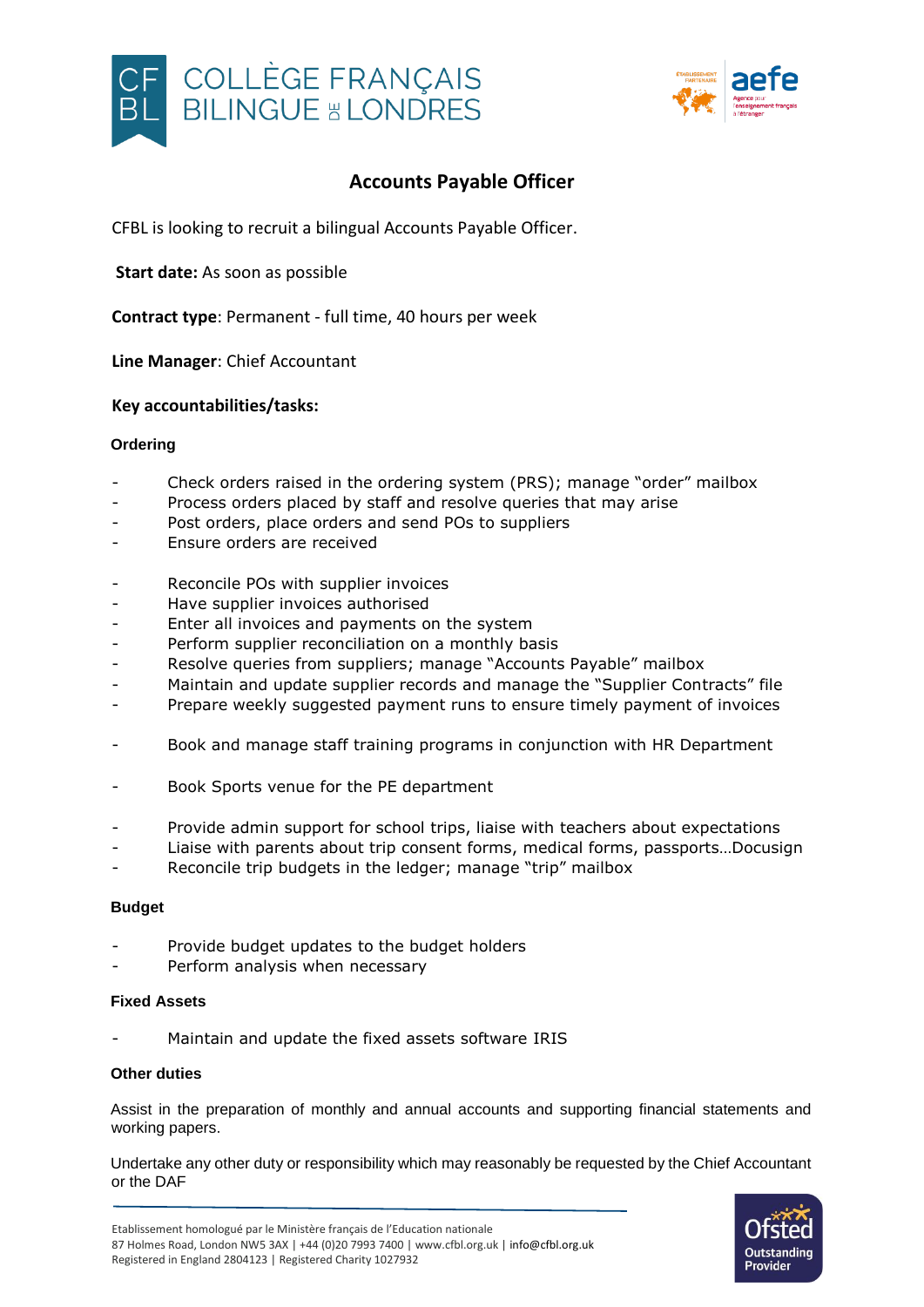



**This job description sets out the duties of the post at the time it was drawn up. It is a requirement that all staff work in a flexible manner compatible with their jobs and in line with the objectives of the College Français Bilingue de Londres (CFBL). Please note that the job description for this position may be reviewed and amended to incorporate the future needs of the CFBL.**

# **Person Specification**

**Skills**

- Fluent in oral and written French/English (Minimum intermediate level)
- Experience of English accounting and reporting standards
- Prior experience in the education sector and knowledge of French accounting practices
- Practical experience of MS Office, particularly EXCEL
- experience with accounting software (WCBS PASS)
- Good organisational skills with an ability to prioritise and meet deadlines
- Meticulous attention to detail.
- Good interpersonal and communication skills.
- Ability to work collaboratively
- Willingness to learn

## **Qualifications & Expertise**

- French or English professional accountancy qualification or qualification by experience
- 3 or more years accounting experience preferably educated to degree level.
- The position would suit fully qualified accounting technicians (IATI, AAT) (French BTS) or part qualified Accountants (CIMA, ACCA) currently at foundation or intermediate level, or similar

## **Personal Qualities**

- A personal commitment to equal opportunities
- Willingness to participate in further training and developmental opportunities offered by the school to further knowledge
- Willingness to maintain confidentiality on all school matters